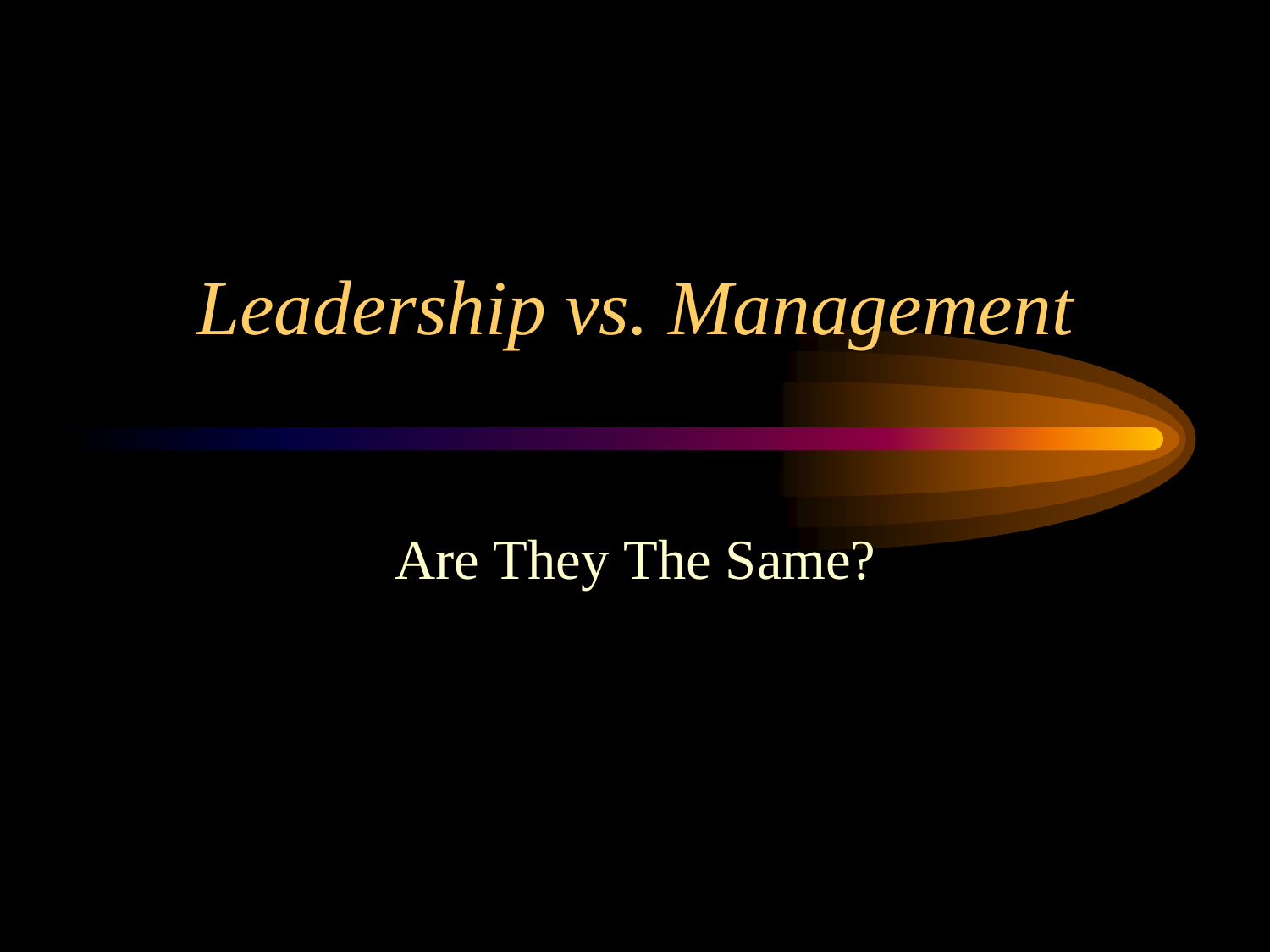# *"Manage Things, Lead People"*

### **Manage….**

- Financial ratios
- Inventory
- Process flow
- Cash
- Information systems

### **Lead…**

- People
- Their perceptions
- Their mindset
- Their motivation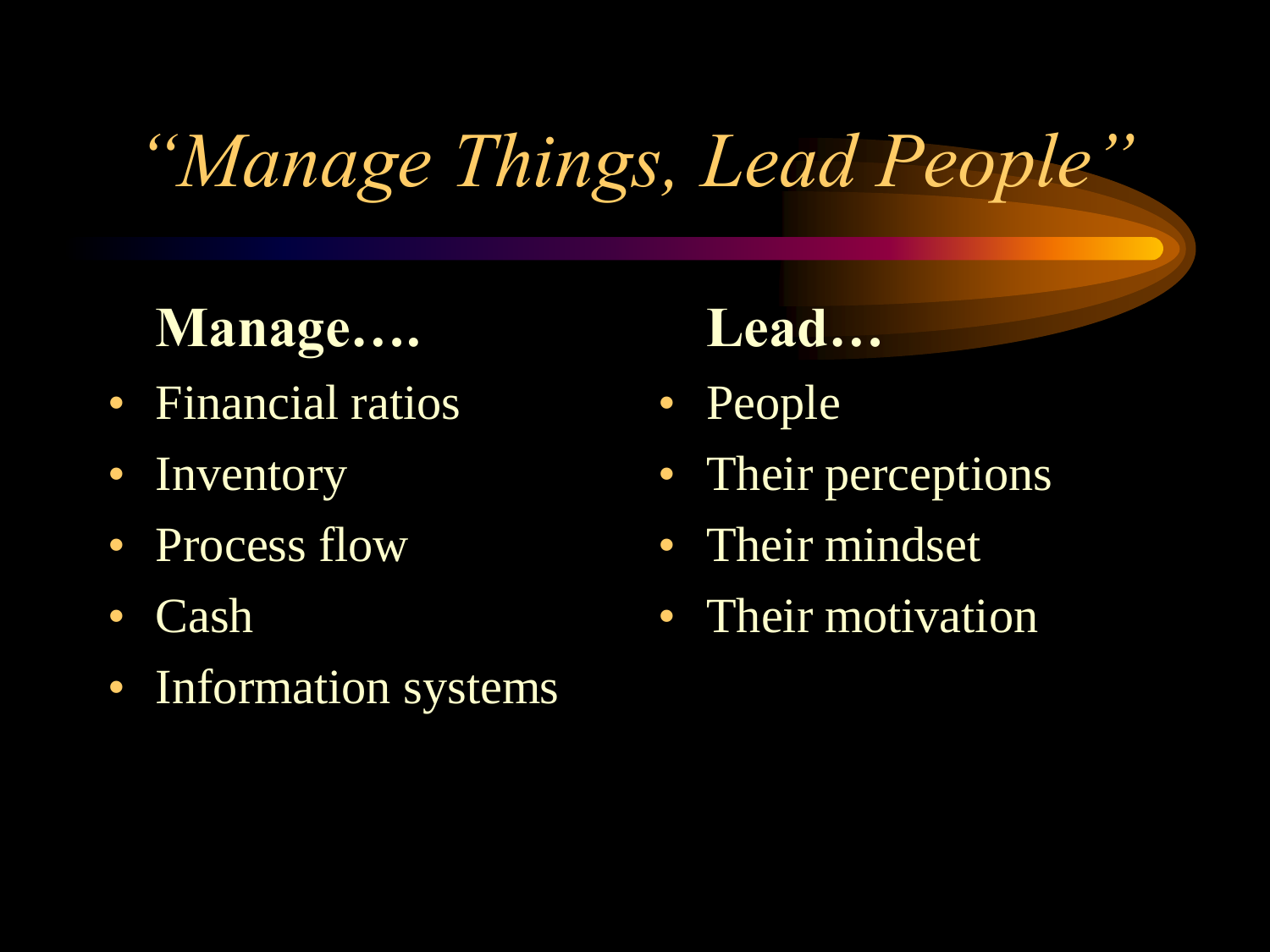## *Definition*

### **Managers…**

- Analytical –
- Structured • Visionary
- Controlled Flexible
- Deliberate Vnfettered
- Orderly

- **•** Experimental
	-
	-
	-
	- Creative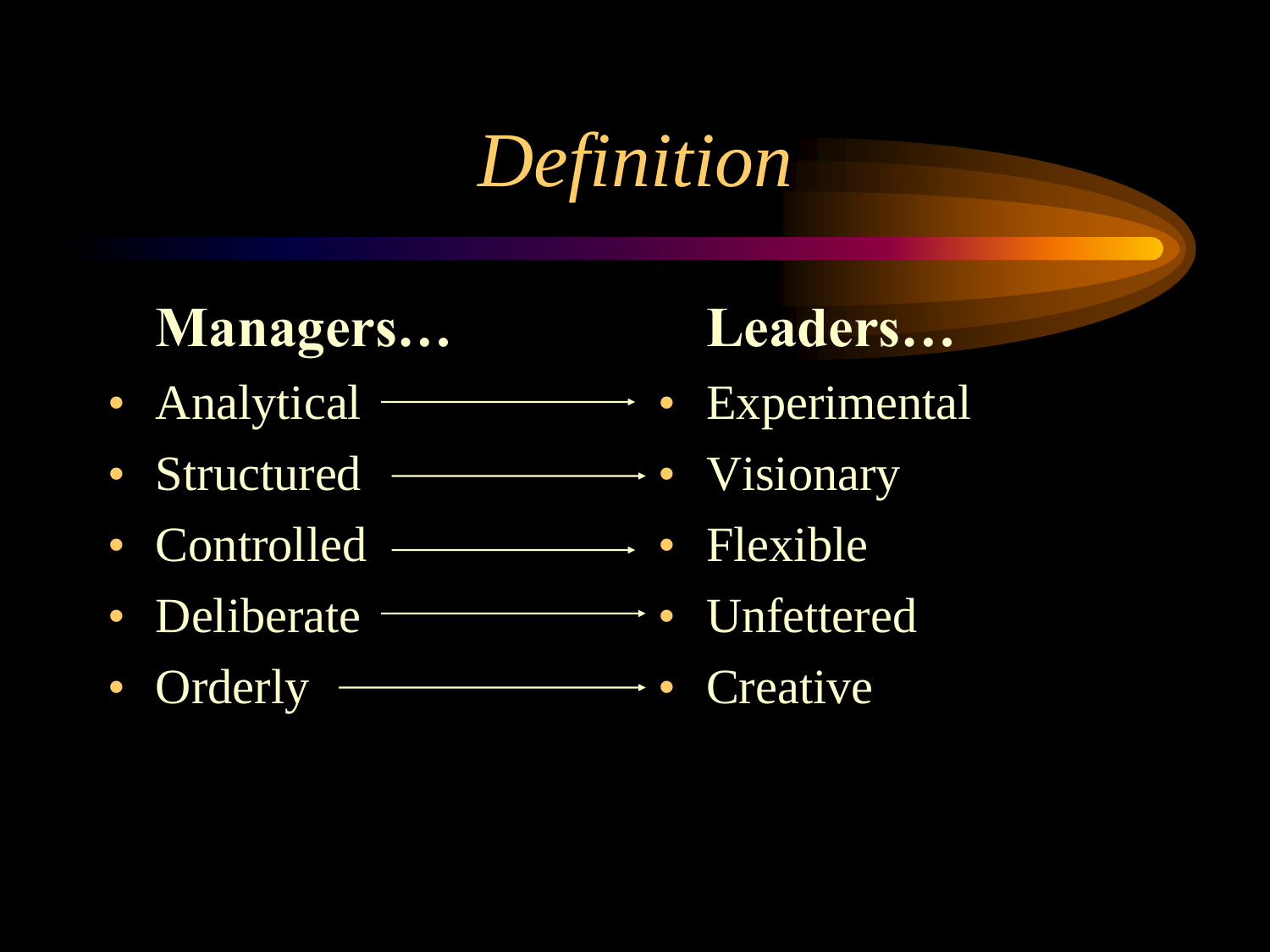# *Primary Problem Solving Method*

#### **Managers…**

• Use the power of the logical mind

#### **Leaders…**

• Use the power of intuition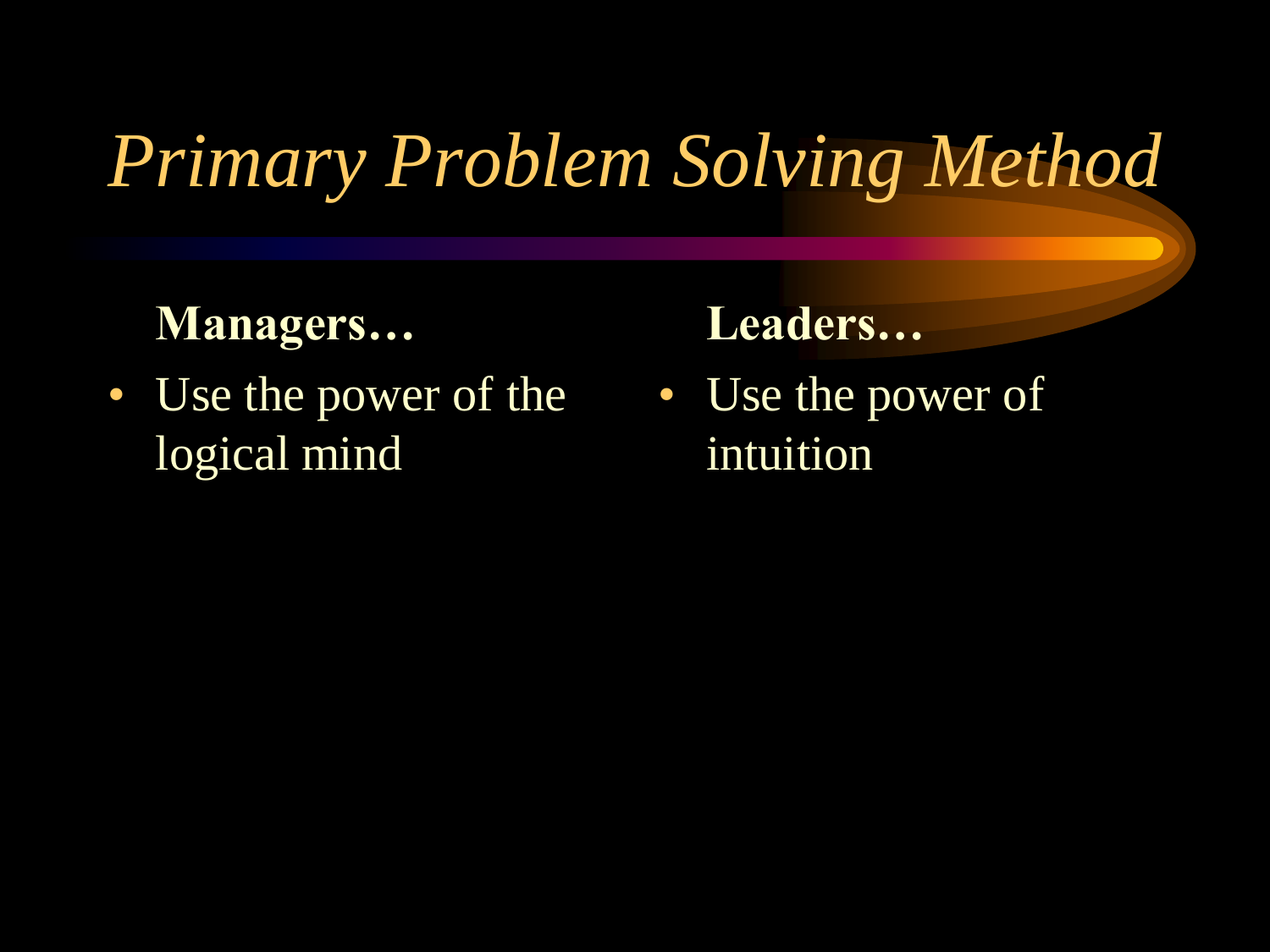## *Strategies Used*

#### **Managers…**

- Concentrate on Nurture culture strategy
- Determine scope of  $\longrightarrow$  Search for alternate problems
- Think rivals/ ———————• Think partners/ competition
- 

**Leaders…**

solutions

- cooperation
- Correct weaknesses  $\longrightarrow$  Build on strengths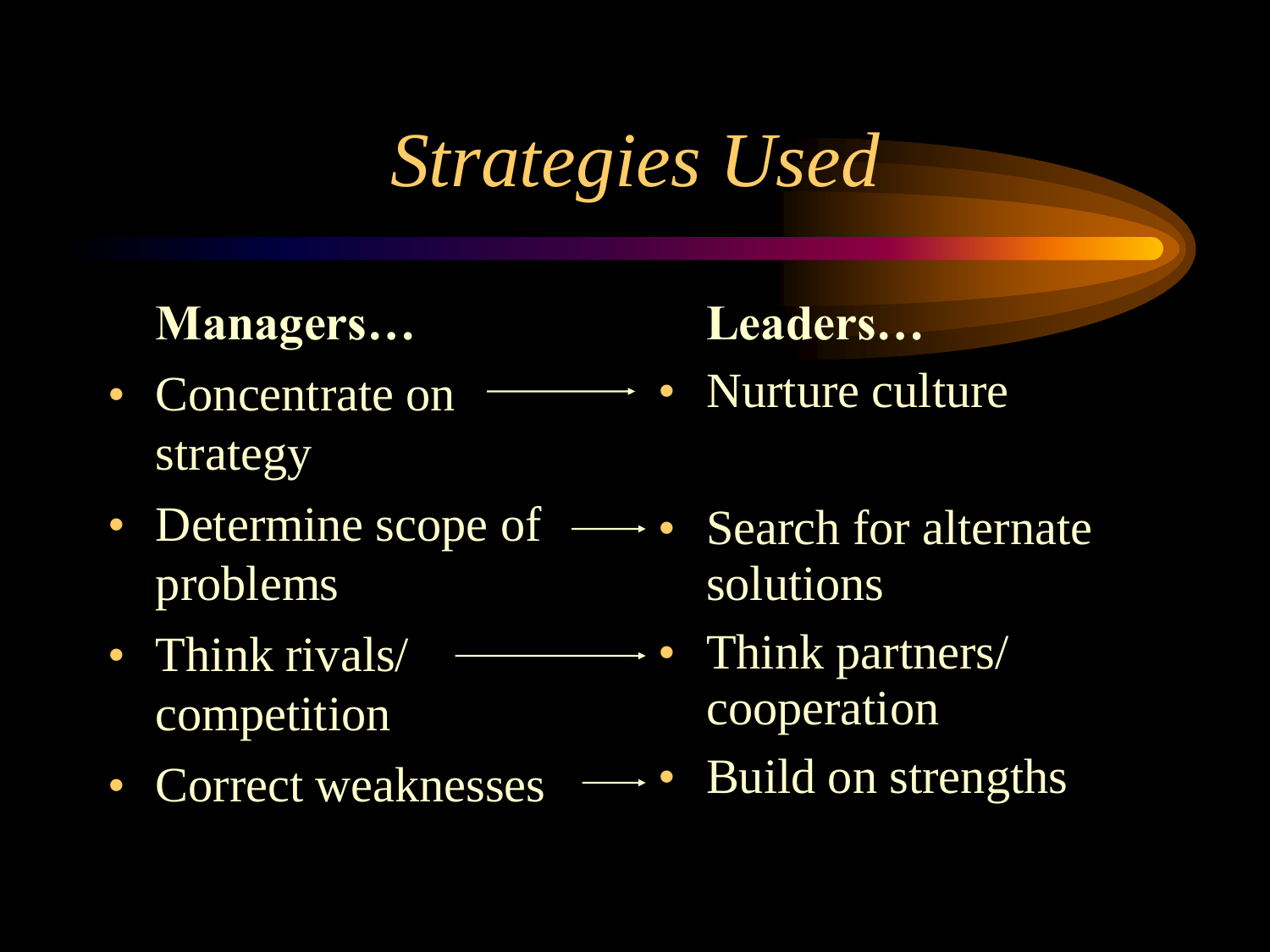# *Organizational Culture*

### **Managers…**

- Wield authority  **Apply influence**
- Seek uniformity • Pursue unity
- Administer programs  $\longrightarrow$  Develop people
- Formulate policy • Set examples
- Instruct -Inspire
- Control ———————————• Empower

#### Leaders...

- 
- 
- - -
		-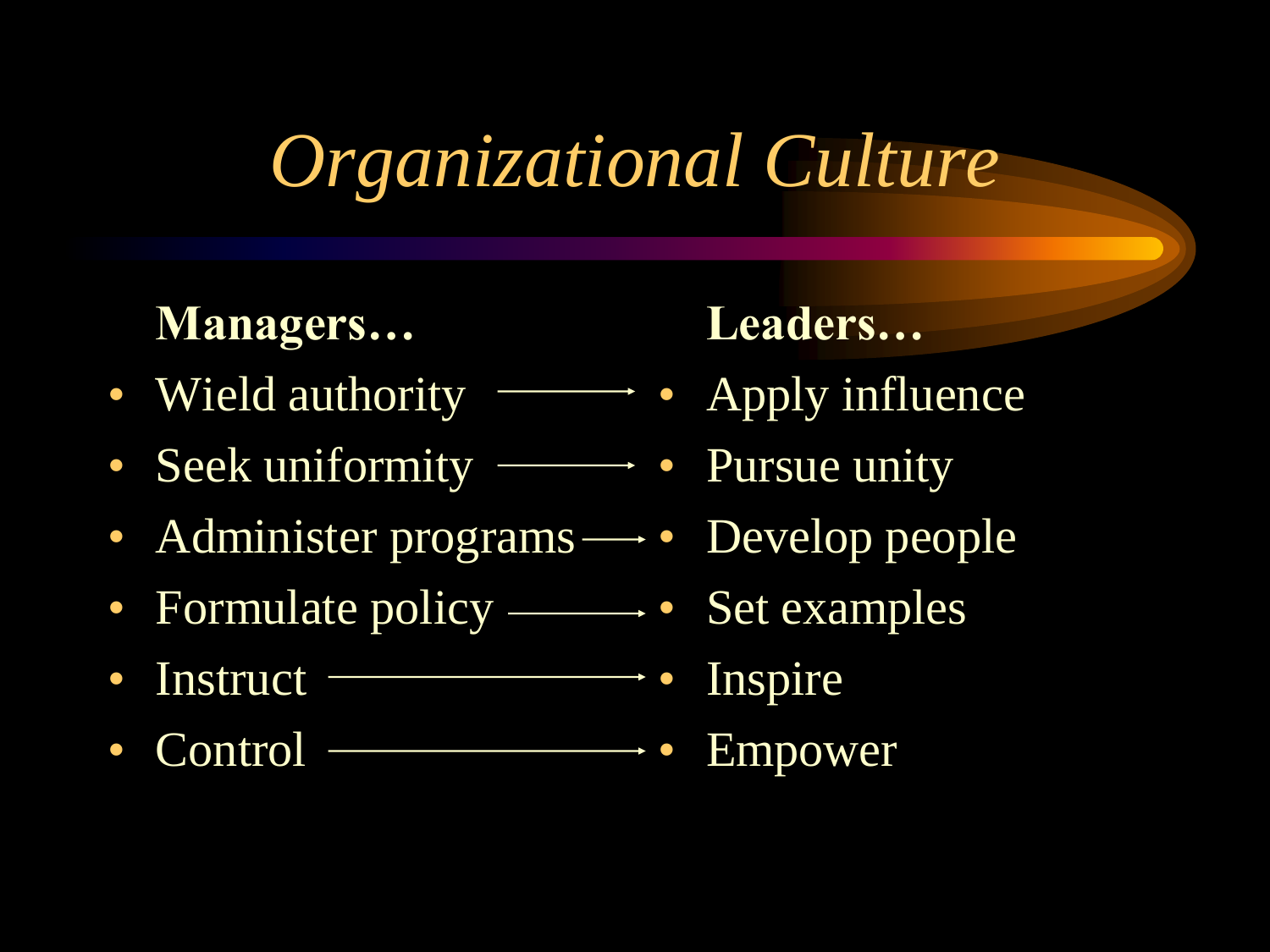# *Change Management*

#### **Managers…**

- Yearn for stability • Thrive on crisis
- Duplicate -**•** Originate
- Reactive ––––––––• Proactive
- Plan Bxperiment
- Refine Revolutionize

- 
- 
- 
- 
-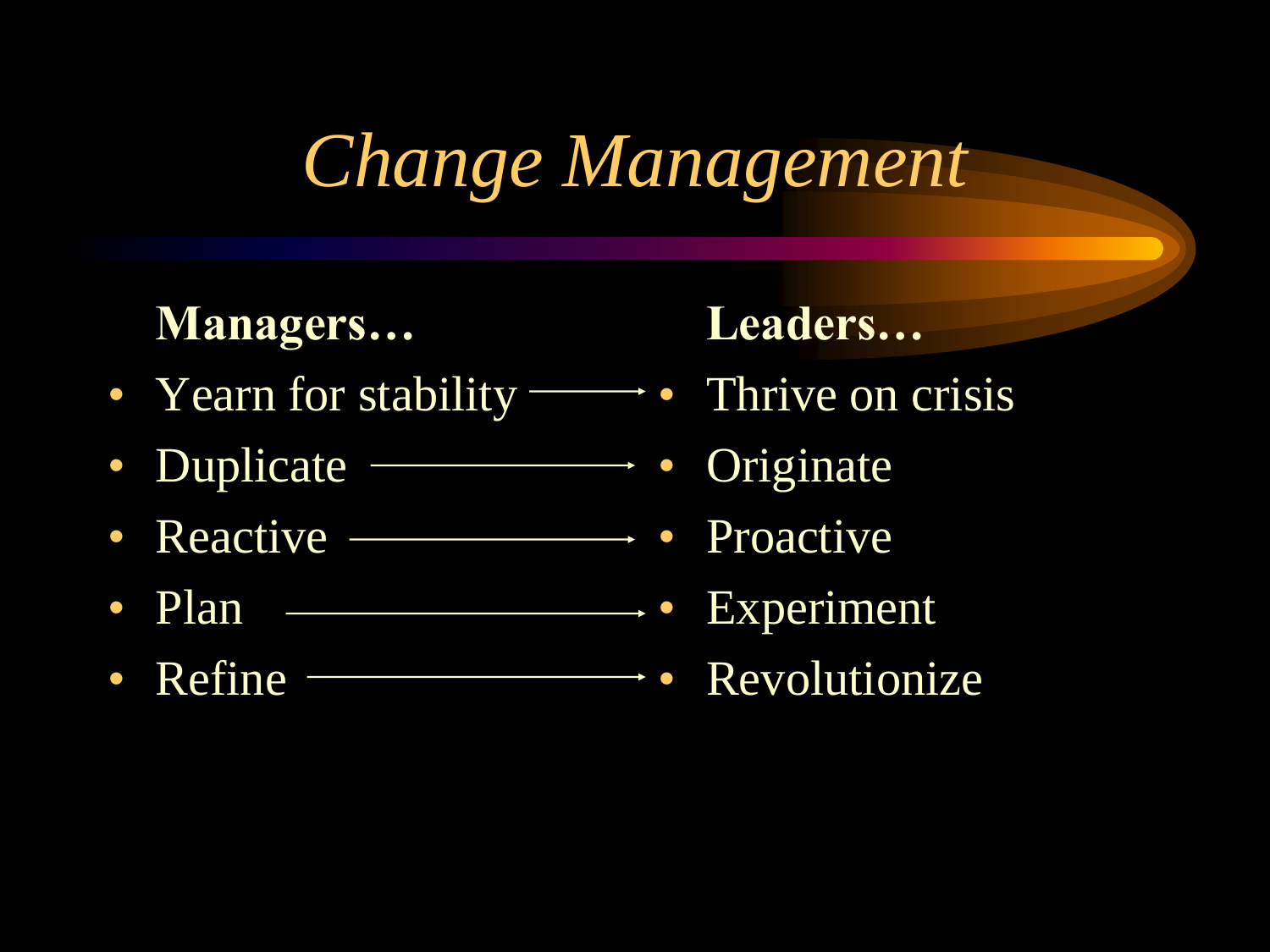## *Individual Styles*

#### **Managers…**

- Perpetuate hierarchies  $\rightarrow$  Strive for equality
- Skeptical • Optimistic
- Plan around • Confront
- Take charge ———————• Encourage delegation
- Perform duties Pursue dreams

- 
- 
- 
- 
-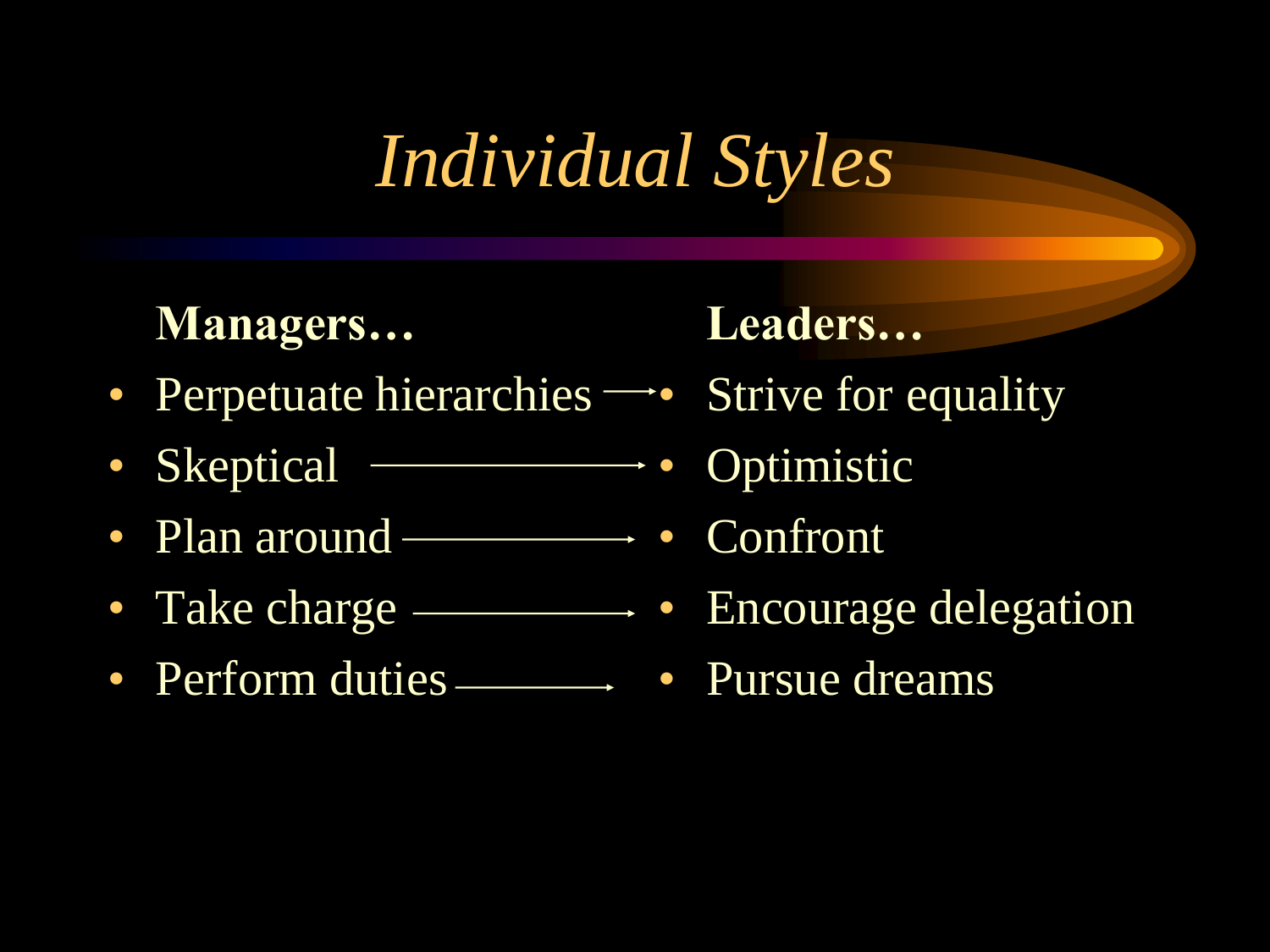### *Performance/Results*

#### **Managers…**

- Compensate people Satisfy people
- Conserve assets • Risk assets
- Concentrate on short  $\rightarrow \cdot$  Seek long term term results
- Want good -

- 
- 
- results
- Demand better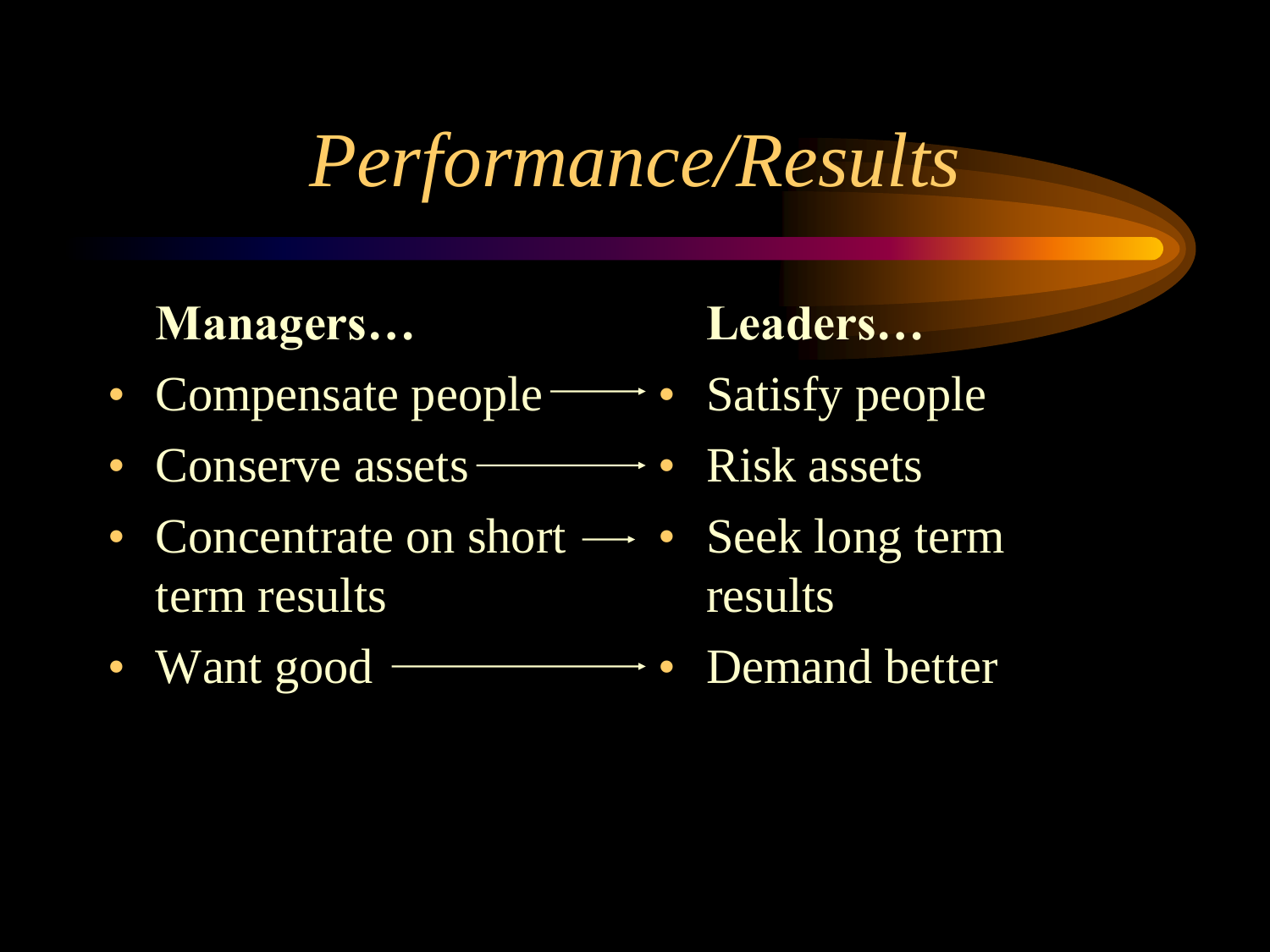### *Other Generalizations*

#### **Managers…**

- Administer • Innovate
- Are copies <u>entitled</u> Are originals
- Maintains Same Bevelops
- Focus on systems • Focus on people
- Relies on controls • Inspires trust

- 
- 
- 
- 
-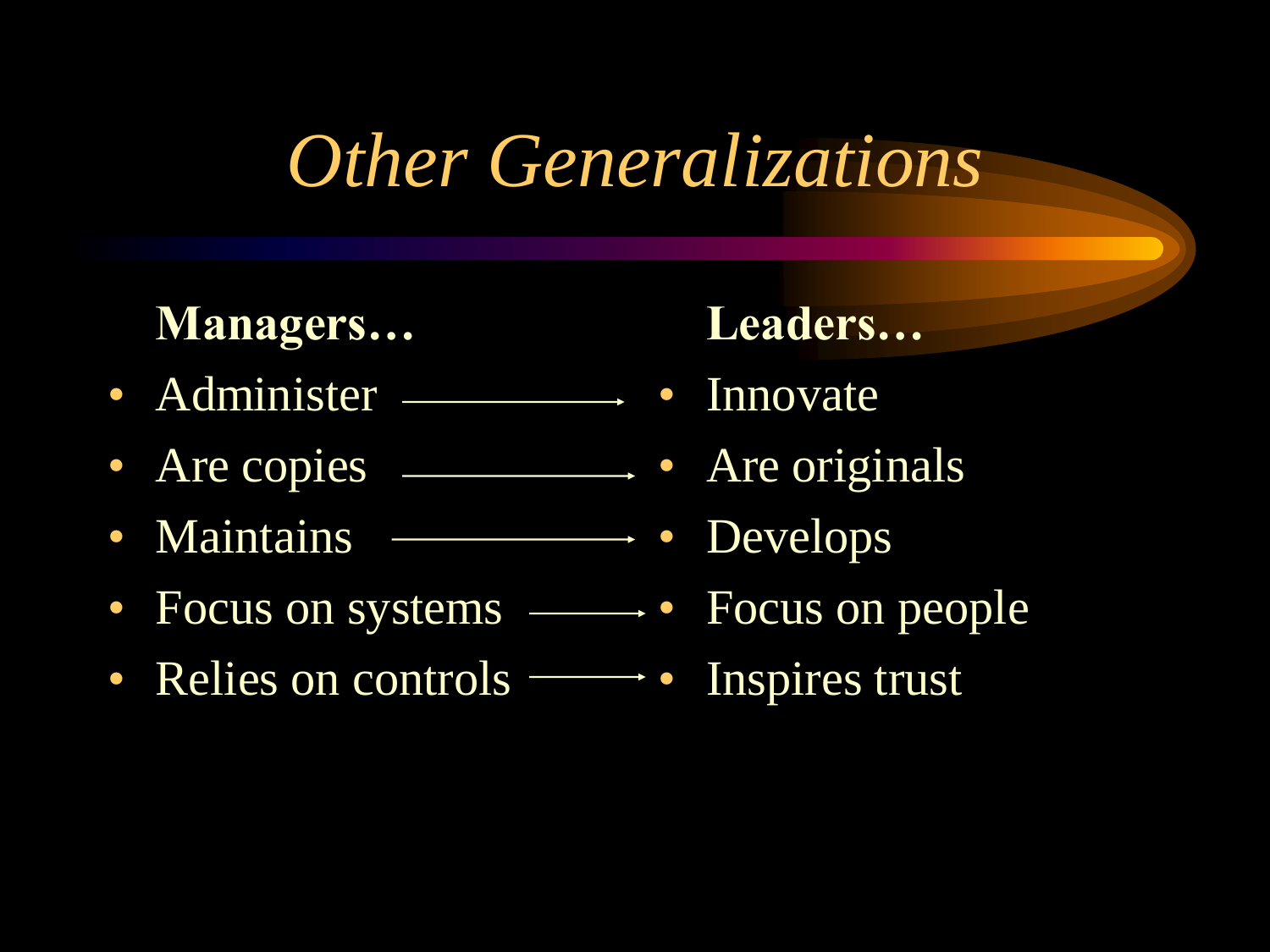### *More Generalizations*

#### **Managers…**

- Short-range view • Long-range view
- Asks how and when **••** Asks what and why
- Eye is on the bottom  $\longrightarrow$  Eye on the horizon line
- Initiates Originates
- Accepts status quo challenges status quo

- 
- 
-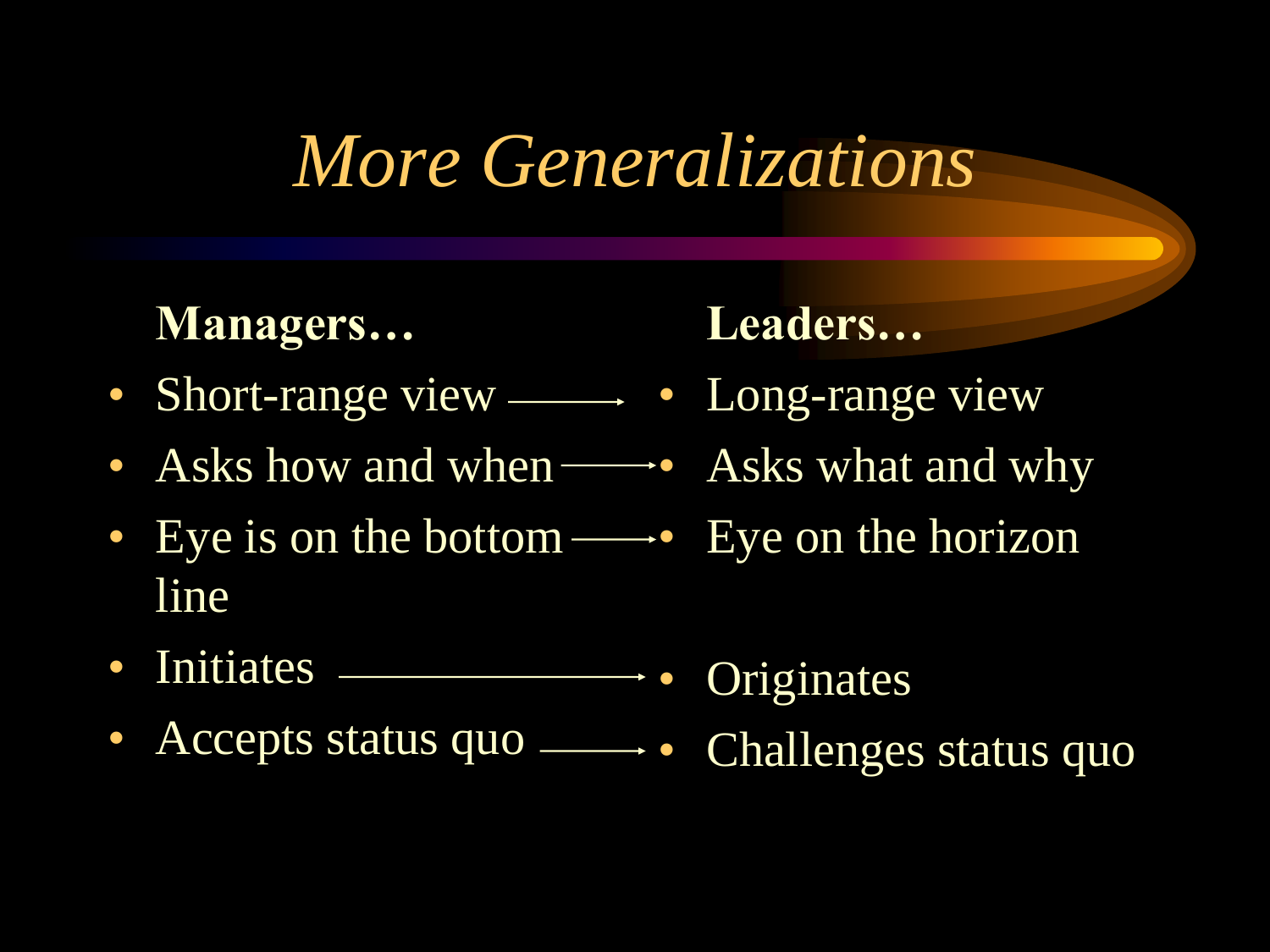The supervisory, management, and executive positions in organizations can have different requirements for management and leadership. Some positions require only management. Other positions require large amounts of leadership with little need for management. Still others need a mixture of both.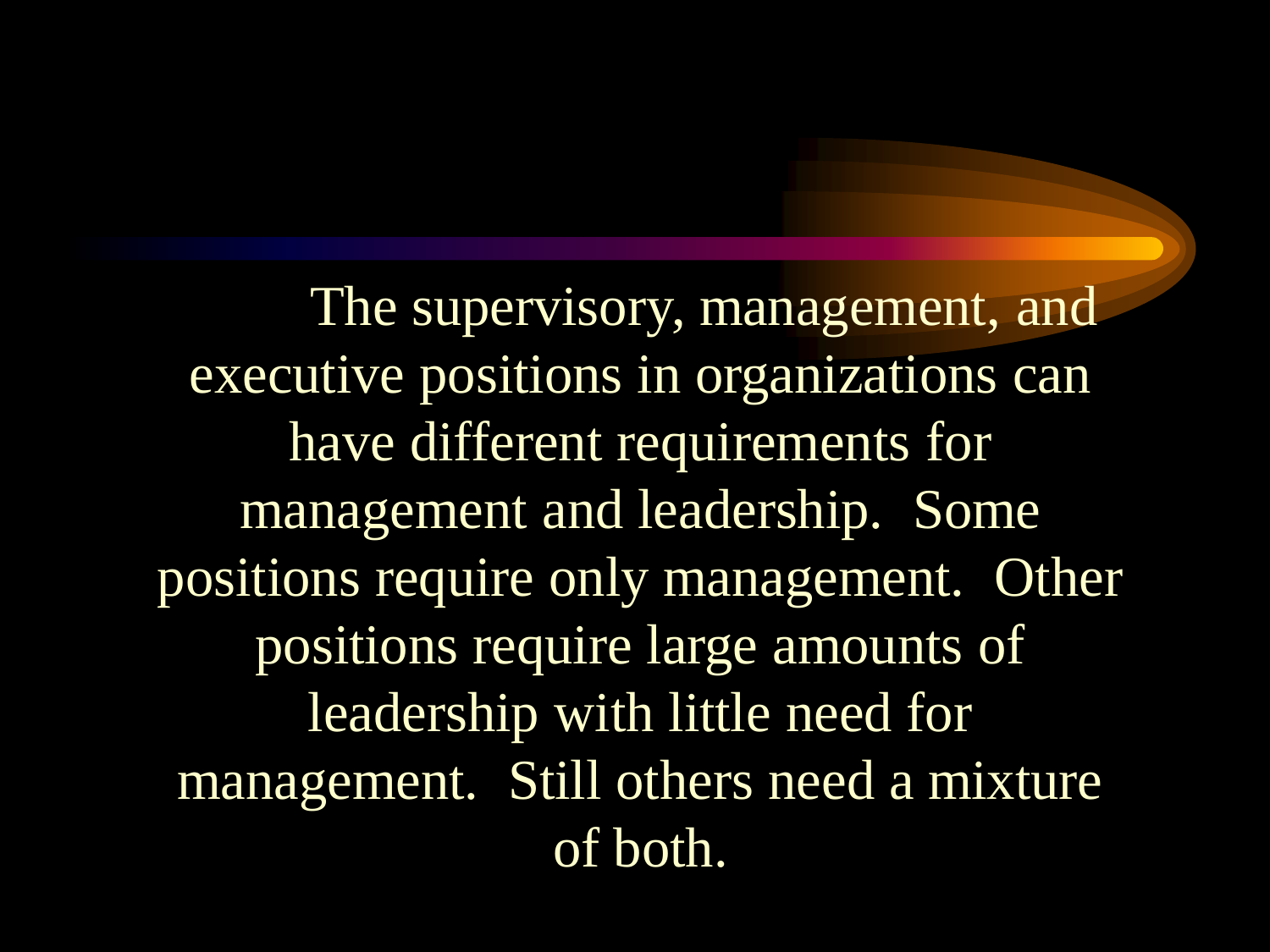An organization's requirements for management and leadership will change as the factors affecting the organization change. Because leaders are important change agents, they play key roles when the external environment is changing fast. Managers play key roles in stable external environments. An organization has little need for a strong change agent if little is changing around it.